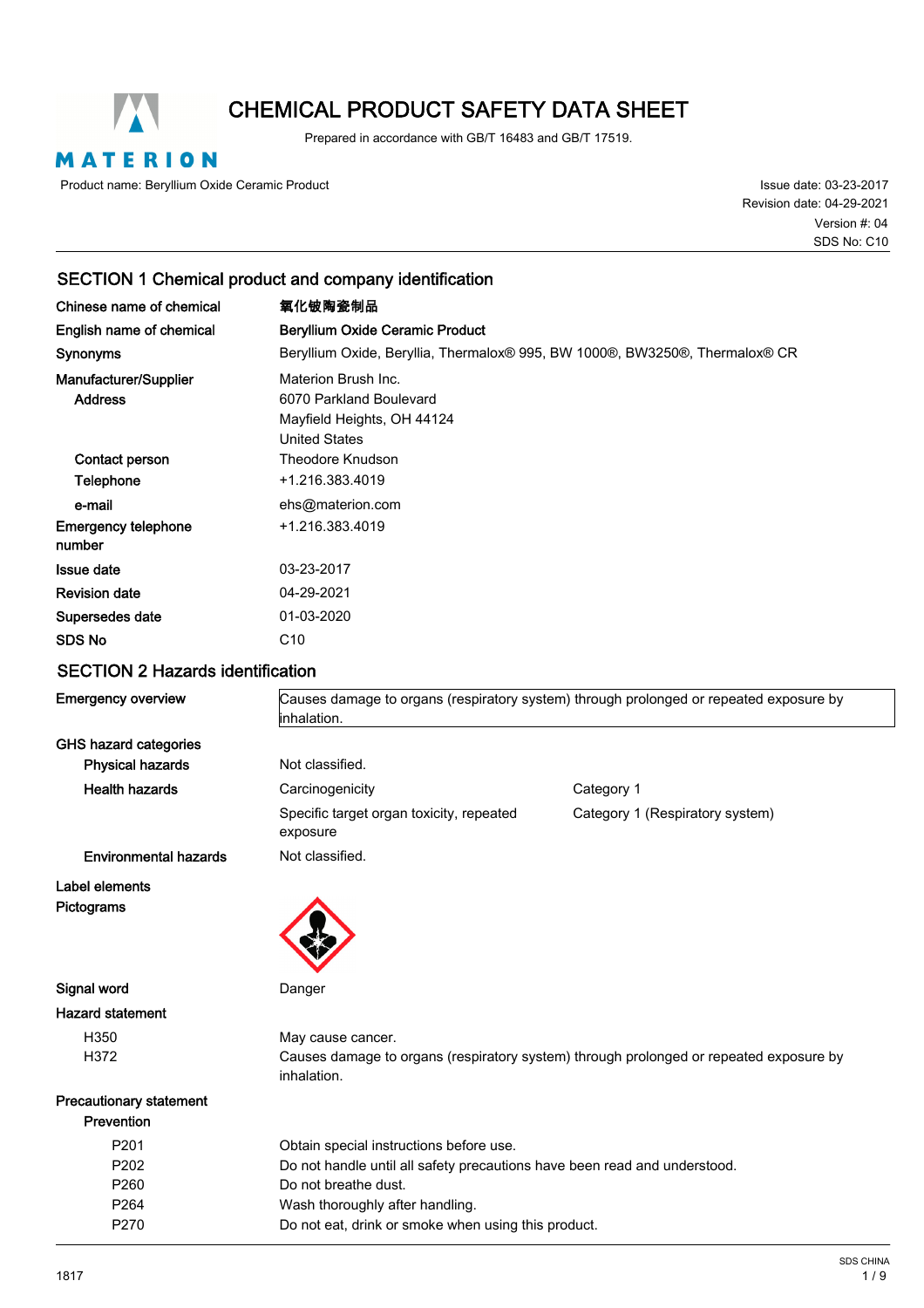| P271                          | Use only outdoors or in a well-ventilated area.                                                                                                                                                                                                                                                                                                                                  |
|-------------------------------|----------------------------------------------------------------------------------------------------------------------------------------------------------------------------------------------------------------------------------------------------------------------------------------------------------------------------------------------------------------------------------|
| P272                          | Contaminated work clothing should not be allowed out of the workplace.                                                                                                                                                                                                                                                                                                           |
| P273                          | Avoid release to the environment.                                                                                                                                                                                                                                                                                                                                                |
| P <sub>280</sub>              | Wear protective gloves/protective clothing/eye protection/face protection.                                                                                                                                                                                                                                                                                                       |
| P284                          | Wear respiratory protection.                                                                                                                                                                                                                                                                                                                                                     |
| Response                      |                                                                                                                                                                                                                                                                                                                                                                                  |
| $P302 + P350$                 | If on skin: Wash with plenty of water.                                                                                                                                                                                                                                                                                                                                           |
| $P304 + P340$                 | If inhaled: Remove person to fresh air and keep comfortable for breathing.                                                                                                                                                                                                                                                                                                       |
| $P308 + P313$                 | If exposed or concerned: Get medical advice/attention.                                                                                                                                                                                                                                                                                                                           |
| $P333 + P313$                 | If skin irritation or rash occurs: Get medical advice/attention.                                                                                                                                                                                                                                                                                                                 |
| P342 + P311                   | If experiencing respiratory symptoms: Call a poison center/doctor.                                                                                                                                                                                                                                                                                                               |
| Storage                       |                                                                                                                                                                                                                                                                                                                                                                                  |
| P405                          | Store locked up.                                                                                                                                                                                                                                                                                                                                                                 |
| <b>Disposal</b>               |                                                                                                                                                                                                                                                                                                                                                                                  |
| P501                          | Dispose of contents/container in accordance with local/regional/national/international regulations.                                                                                                                                                                                                                                                                              |
| Physical and chemical hazards | The product is stable and non-reactive under normal conditions of use, storage and transport. No<br>unusual fire or explosion hazards noted.                                                                                                                                                                                                                                     |
| Health hazards                | Not available.                                                                                                                                                                                                                                                                                                                                                                   |
| Environmental hazards         | The product is not expected to be hazardous to the environment.                                                                                                                                                                                                                                                                                                                  |
| Supplemental information      | Exposure to the elements listed in Section 3 by inhalation, ingestion, and skin contact can occur<br>when melting, casting, dross handling, pickling, chemical cleaning, heat treating, abrasive cutting,<br>welding, grinding, sanding, polishing, milling, crushing, or otherwise heating or abrading the<br>surface of this material in a manner which generates particulate. |
|                               |                                                                                                                                                                                                                                                                                                                                                                                  |

For further information, please contact the Product Stewardship Department at +1.216.383.4019.

### SECTION 3 Composition/information on ingredients

| Substance/mixture    | Substance |                   |                   |
|----------------------|-----------|-------------------|-------------------|
| <b>Chemical name</b> |           | Concentration (%) | <b>CAS Number</b> |
| 氧化铍                  |           | 100               | 1304-56-9         |
| Beryllium Oxide      |           |                   |                   |

### SECTION 4 First aid measures

| <b>Inhalation</b>                             | If symptoms develop move victim to fresh air. For breathing difficulties, oxygen may be necessary.<br>Breathing difficulty caused by inhalation of particulate requires immediate removal to fresh air. If<br>breathing has stopped, perform artificial respiration and obtain medical help.                                                                                                                                                                                                                                            |
|-----------------------------------------------|-----------------------------------------------------------------------------------------------------------------------------------------------------------------------------------------------------------------------------------------------------------------------------------------------------------------------------------------------------------------------------------------------------------------------------------------------------------------------------------------------------------------------------------------|
| <b>Skin contact</b>                           | Take off contaminated clothing and wash before reuse. Thoroughly wash skin cuts or wounds to<br>remove all particulate debris from the wound. Seek medical attention for wounds that cannot be<br>thoroughly cleansed. Treat skin cuts and wounds with standard first aid practices such as<br>cleansing, disinfecting and covering to prevent wound infection and contamination before<br>continuing work. Obtain medical help for persistent irritation. Material accidentally implanted or<br>lodged under the skin must be removed. |
| Eye contact                                   | Immediately flush eyes with plenty of water for at least 15 minutes, lifting lower and upper eyelids<br>occasionally. Get medical attention if symptoms persist.                                                                                                                                                                                                                                                                                                                                                                        |
| Ingestion                                     | If swallowed, seek medical advice immediately and show this container or label. Induce vomiting<br>immediately as directed by medical personnel. Never give anything by mouth to an unconscious<br>person.                                                                                                                                                                                                                                                                                                                              |
| Most important symptoms and<br>health effects | The beryllium oxide in the product is not known to cause acute health effects. Inhaling particulate<br>containing beryllium oxide can cause a serious, chronic lung disease called Chronic Beryllium<br>Disease (CBD) in some individuals. Inhaling particulate containing beryllium oxide can cause a<br>serious, chronic lung disease called Chronic Beryllium Disease (CBD) in some individuals.                                                                                                                                     |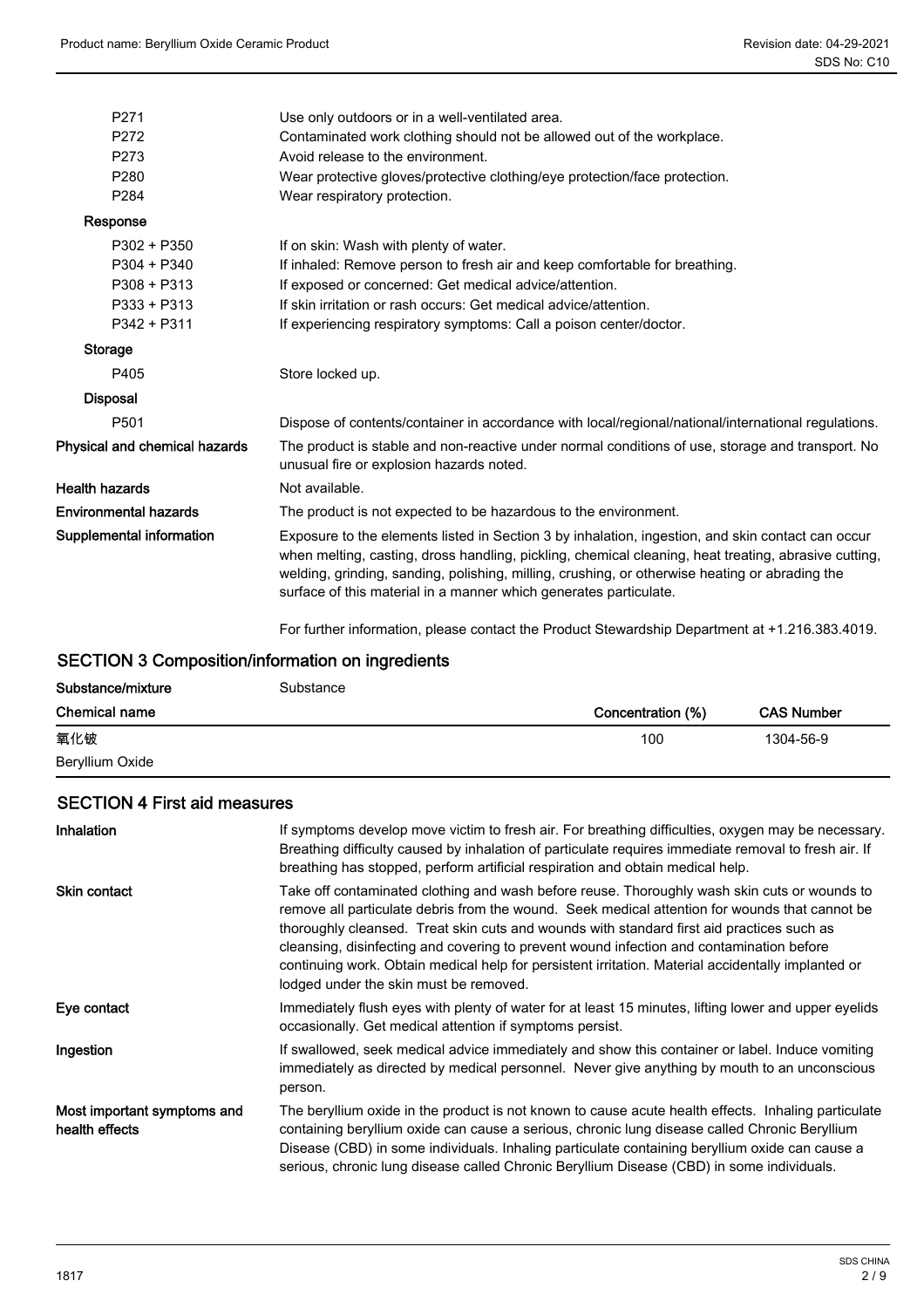| Personal protection for first-aid<br>responders | If exposed or concerned: get medical attention/advice. Get medical attention if symptoms occur.<br>Wash contaminated clothing before reuse. As supplied, there is no immediate medical risk with<br>beryllium oxide ceramic products in article form. First aid measures provided are related to<br>particulate containing beryllium oxide.                                                                                                                                                                                                                                                                                                                                                                                                                                                                                                                                                                                                                                                                                                                                                                                                            |
|-------------------------------------------------|--------------------------------------------------------------------------------------------------------------------------------------------------------------------------------------------------------------------------------------------------------------------------------------------------------------------------------------------------------------------------------------------------------------------------------------------------------------------------------------------------------------------------------------------------------------------------------------------------------------------------------------------------------------------------------------------------------------------------------------------------------------------------------------------------------------------------------------------------------------------------------------------------------------------------------------------------------------------------------------------------------------------------------------------------------------------------------------------------------------------------------------------------------|
| Notes to physician                              | Treatment of Chronic Beryllium Disease: There is no known treatment which will cure chronic<br>beryllium disease. Prednisone or other corticosteroids are the most specific treatment currently<br>available. They are directed at suppressing the immunological reaction and can be effective in<br>diminishing signs and symptoms of chronic beryllium disease. In cases where steroid therapy has<br>had only partial or minimal effectiveness, other immunosuppressive agents, such as<br>cyclophosphamide, cyclosporine, or methotrexate, have been used. In view of the potential side<br>effects of all the immunosuppressive medications, including steroids such as prednisone, they<br>should be used only under the direct care of a physician. Other treatment, such as oxygen, inhaled<br>steroids or bronchodilators, may be prescribed by some physicians and can be effective in<br>selected cases. In general, treatment is reserved for cases with significant symptoms and/or<br>significant loss of lung function. The decision about when and with what medication to treat is a<br>judgment situation for individual physicians. |
|                                                 | In their 2014 official statement on the Diagnosis and Management of Beryllium Sensitivity and<br>$\mathcal{O}(1+\mathsf{D}^{1}+\mathsf{D}^{1}+\mathsf{D}^{1}+\mathsf{D}^{1}+\mathsf{D}^{1}+\mathsf{D}^{1}+\mathsf{D}^{1}+\mathsf{D}^{1}+\mathsf{D}^{1}+\mathsf{D}^{1}+\mathsf{D}^{1}+\mathsf{D}^{1}+\mathsf{D}^{1}+\mathsf{D}^{1}+\mathsf{D}^{1}+\mathsf{D}^{1}+\mathsf{D}^{1}+\mathsf{D}^{1}+\mathsf{D}^{1}+\mathsf{D}^{1}+\mathsf{D}^{1}+\mathsf{D}^{1}+\mathsf{D}^{1}+\mathsf{D}$                                                                                                                                                                                                                                                                                                                                                                                                                                                                                                                                                                                                                                                                   |

Chronic Beryllium Disease, the American Thoracic Society states that "it seems prudent for workers with BeS to avoid all future occupational exposure to beryllium."

### SECTION 5 Fire-fighting measures

| <b>Extinguishing media</b>       | The product is non-combustible. Use extinguishing measures that are appropriate to local<br>circumstances and the surrounding environment.                                      |
|----------------------------------|---------------------------------------------------------------------------------------------------------------------------------------------------------------------------------|
| Extinguishing media to avoid     | Do not use water to extinguish fires around operations involving molten metal due to the potential<br>for steam explosions.                                                     |
| Specific hazards                 | None.                                                                                                                                                                           |
| Special fire fighting procedures | Move containers from fire area if you can do so without risk. Water runoff can cause environmental<br>damage.                                                                   |
| Protection of fire-fighters      | Firefighters should wear full protective clothing including self contained breathing apparatus. Wear<br>suitable protective equipment.                                          |
| Specific methods                 | Pressure-demand self-contained breathing apparatus must be worn by firefighters or any other<br>persons potentially exposed to the particulate released during or after a fire. |

### SECTION 6 Accidental release measures

#### Personal precautions, protective equipment and emergency procedures

| For non-emergency<br>personnel                             | In solid form this material poses no special clean-up problems. Wear appropriate protective<br>equipment and clothing during clean-up.                                                                                                                                                 |
|------------------------------------------------------------|----------------------------------------------------------------------------------------------------------------------------------------------------------------------------------------------------------------------------------------------------------------------------------------|
| For emergency responders                                   | Not available.                                                                                                                                                                                                                                                                         |
| <b>Environmental precautions</b>                           | Avoid release to the environment. In the event of a spill or accidental release, notify relevant<br>authorities in accordance with all applicable regulations. Prevent further leakage or spillage if safe<br>to do so. Avoid discharge into drains, water courses or onto the ground. |
| Clean-up methods and materials<br>and containment measures | Clean up in accordance with all applicable regulations.                                                                                                                                                                                                                                |
| <b>Prevention of secondary</b><br>hazards                  | Not available.                                                                                                                                                                                                                                                                         |
| <b>SECTION 7 Handling and storage</b>                      |                                                                                                                                                                                                                                                                                        |

| Handling | Obtain special instructions before use. Do not handle until all safety precautions have been read  |
|----------|----------------------------------------------------------------------------------------------------|
|          | and understood. Minimize dust generation and accumulation. Do not breathe dust/fume. Wear          |
|          | protective gloves/protective clothing/eye protection/face protection. Wear respiratory protection. |
|          | Wash thoroughly after handling. When using, do not eat, drink or smoke. Contaminated work          |
|          | clothing must not be allowed out of the workplace.                                                 |
| Storage  | Keep locked-up. Avoid contact with acids and alkalies. Avoid contact with oxidizing agents.        |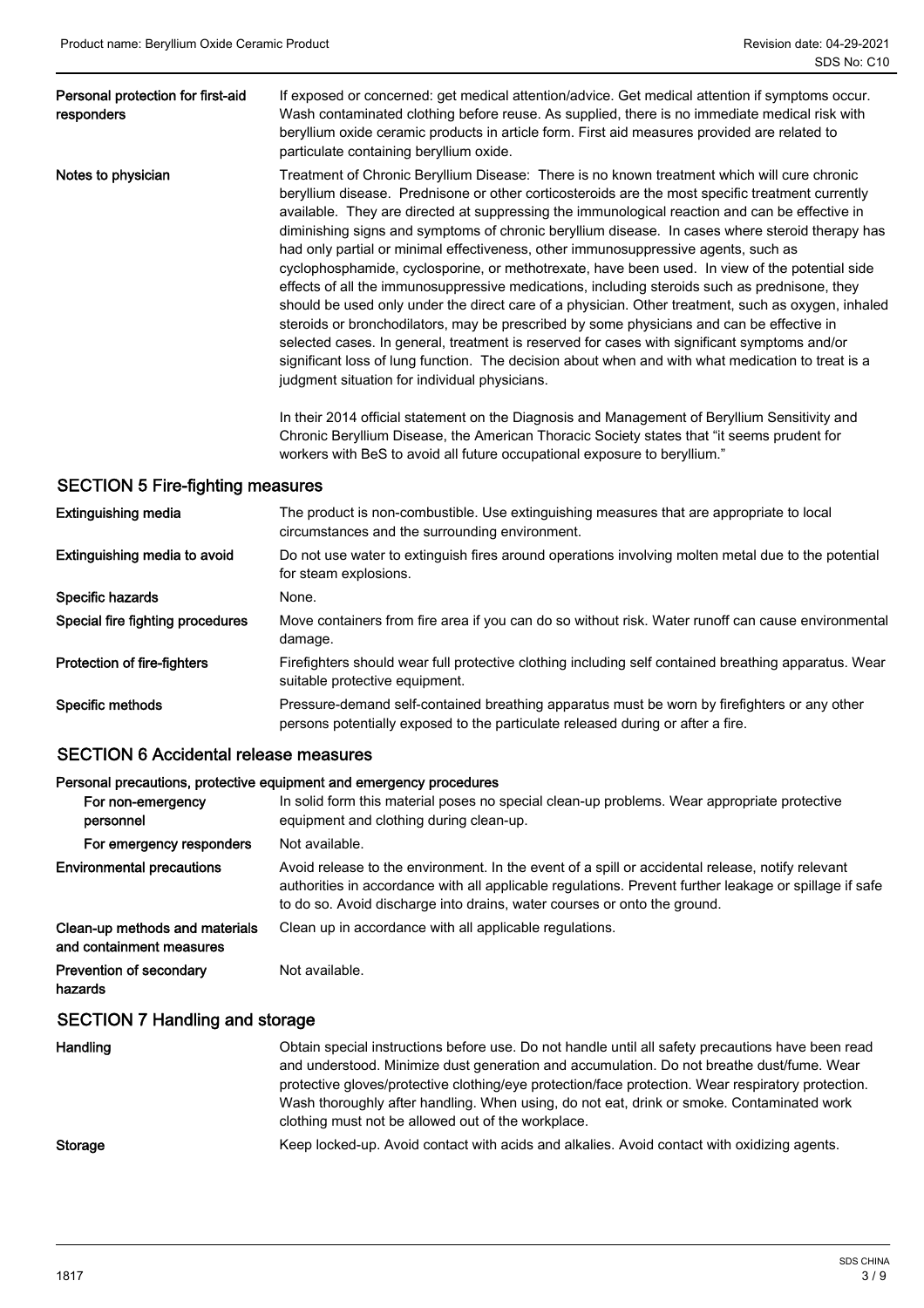### SECTION 8 Exposure controls/personal protection

### Exposure limits

China OELs. Occupational Exposure Limits for Hazardous Agents in the Workplace, Chemical Hazardous Agents (GBZ 2.1-2007)

| <b>Material</b>                 | Type           | Value                    |  |
|---------------------------------|----------------|--------------------------|--|
| Beryllium Oxide Ceramic Product | <b>PC-STEL</b> | $0.001 \,\mathrm{mg/m3}$ |  |
|                                 | PC-TWA         | $0.0005$ mg/m3           |  |
|                                 |                |                          |  |
| Components                      | Tvpe           | Value                    |  |
| Beryllium Oxide (CAS 1304-56-9) | <b>PC-STEL</b> | $0.001$ mg/m3            |  |

Biological limit values No biological exposure limits noted for the ingredient(s).

### Exposure guidelines

### China OELs. Occupational Exposure Limits for Hazardous Agents in the Workplace, Chemical Hazardous Agents (GBZ 2.1-2007): Skin designation

BERYLLIUM AND COMPOUNDS, AS BE (CAS 1304-56-9)

Can be absorbed through the skin.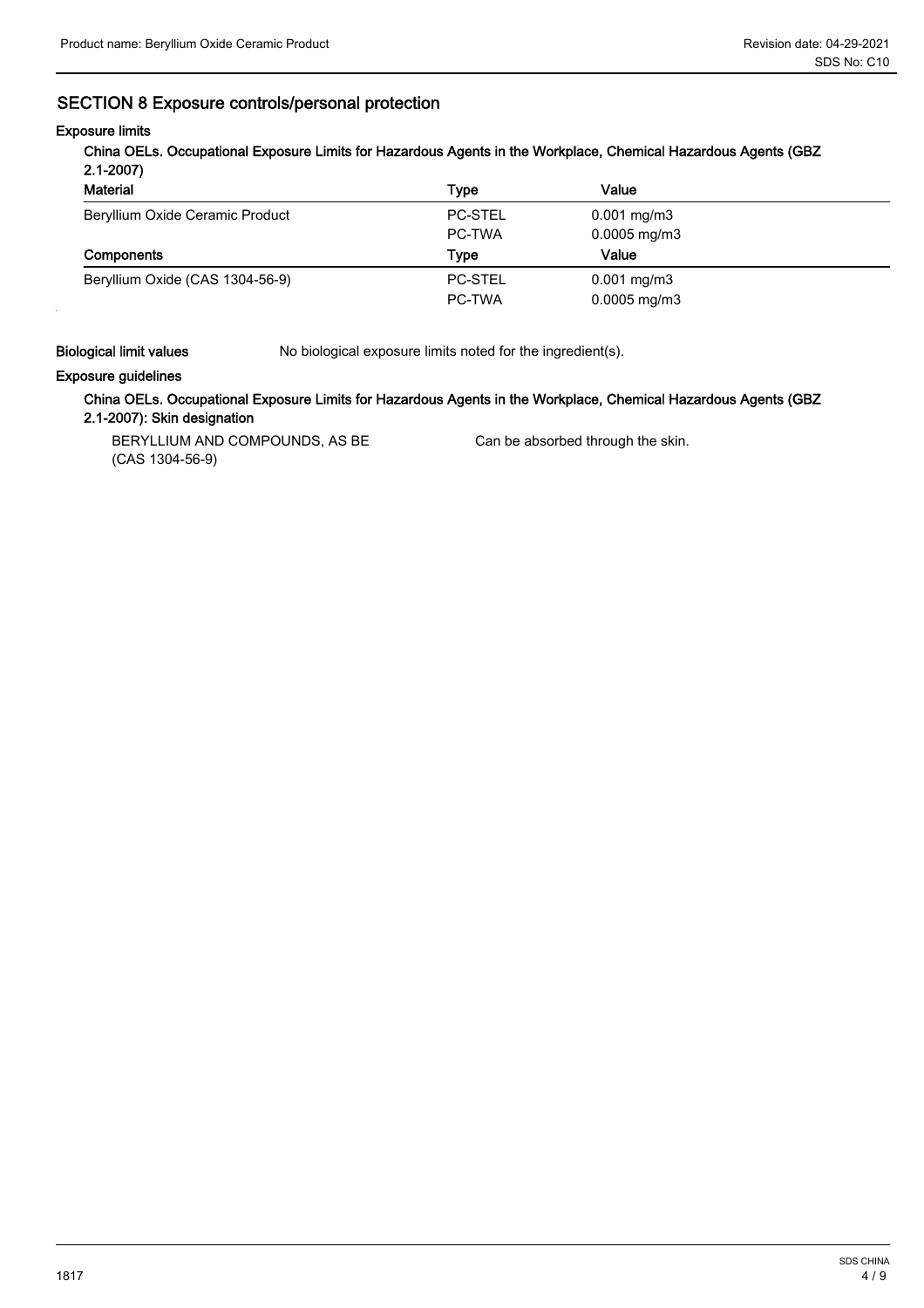#### Monitoring methods

VENTILATION: Good general ventilation (typically 10 air changes per hour) should be used. Ventilation rates should be matched to conditions. If applicable, use process enclosures, local exhaust ventilation, or other engineering controls to maintain airborne levels below recommended exposure limits. If exposure limits have not been established, maintain airborne levels to an acceptable level.

Ensure adequate ventilation, especially in confined areas.

Whenever possible, the use of local exhaust ventilation or other engineering controls is the preferred method of controlling exposure to airborne particulate. Where utilized, exhaust inlets to the ventilation system must be positioned as close as possible to the source of airborne generation. Avoid disruption of the airflow in the area of a local exhaust inlet by equipment such as a man-cooling fan. Check ventilation equipment regularly to ensure it is functioning properly. Provide training on the use and operation of ventilation to all users. Use qualified professionals to design and install ventilation systems.

WET METHODS: Machining operations are usually performed under a liquid lubricant/coolant flood which assists in reducing airborne particulate. However, the cycling through of machine coolant containing finely divided particulate in suspension can result in the concentration building to a point where the particulate may become airborne during use. Certain processes such as sanding and grinding may require complete hooded containment and local exhaust ventilation. Prevent coolant from splashing onto floor areas, external structures or operators' clothing. Utilize a coolant filtering system to remove particulate from the coolant.

WORK PRACTICES: Develop work practices and procedures that prevent particulate from coming in contact with worker skin, hair, or personal clothing. If work practices and/or procedures are ineffective in controlling airborne exposure or visual particulate from deposition on skin, hair, or clothing, provide appropriate cleaning/washing facilities. Procedures should be written that clearly communicate the facility's requirements for protective clothing and personal hygiene. These clothing and personal hygiene requirements help keep particulate from being spread to non-production areas or from being taken home by the worker. Never use compressed air to clean work clothing or other surfaces.

Fabrication processes may leave a residue of particulate on the surface of parts, products or equipment that could result in employee exposure during subsequent material handling activities. As necessary, clean loose particulate from parts between processing steps. As a standard hygiene practice, wash hands before eating or smoking.

HOUSEKEEPING: Use vacuum and wet cleaning methods for particulate removal from surfaces. Be certain to de-energize electrical systems, as necessary, before beginning wet cleaning. Use vacuum cleaners with high efficiency particulate air (HEPA). Do not use compressed air, brooms, or conventional vacuum cleaners to remove particulate from surfaces as this activity can result in elevated exposures to airborne particulate. Follow the manufacturer's instructions when performing maintenance on HEPA filtered vacuums used to clean hazardous materials.

#### **Engineering measures** Follow standard monitoring procedures.

Personal protective equipment Respiratory protection

When airborne exposures exceed or have the potential to exceed the occupational exposure limits, approved respirators must be used as specified by an Industrial Hygienist or other qualified professional. Respirator users must be medically evaluated to determine if they are physically capable of wearing a respirator. Quantitative and/or qualitative fit testing and respirator training must be satisfactorily completed by all personnel prior to respirator use. Users of tight fitting respirators must be clean shaven on those areas of the face where the respirator seal contacts the face. Use pressure-demand airline respirators when performing jobs with high potential exposures such as changing filters in a baghouse air cleaning device.

Hand protection

Eye protection

Wear gloves to prevent contact with particulate or solutions. Wear gloves to prevent metal cuts and skin abrasions during handling. Wear approved safety glasses, goggles, face shield and/or welder's helmet when risk of eye injury

is present, particularly during operations that generate dust, mist or fume.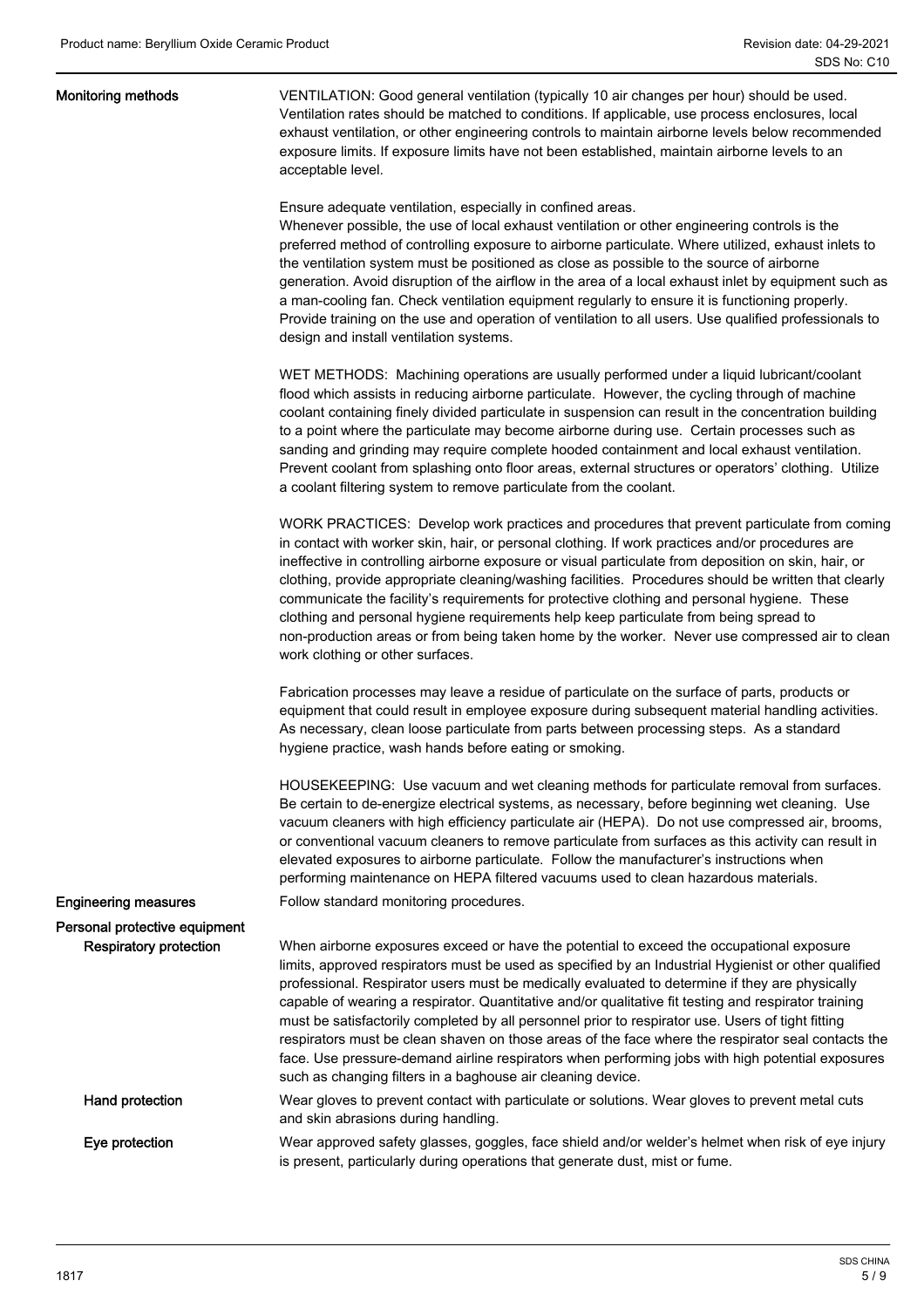| Skin and body protection | Personal protection equipment should be chosen according to the CEN standards and in<br>discussion with the supplier of the personal protective equipment. Protective overgarments or work<br>clothing must be worn by persons who may become contaminated with particulate during activities.<br>Skin contact with this material may cause, in some sensitive individuals, an allergic dermal<br>response. Particulate that becomes lodged under the skin has the potential to induce sensitization |
|--------------------------|------------------------------------------------------------------------------------------------------------------------------------------------------------------------------------------------------------------------------------------------------------------------------------------------------------------------------------------------------------------------------------------------------------------------------------------------------------------------------------------------------|
|                          | and skin lesions.                                                                                                                                                                                                                                                                                                                                                                                                                                                                                    |
| Hygiene measures         | Handle in accordance with good industrial hygiene and safety practice.                                                                                                                                                                                                                                                                                                                                                                                                                               |

### SECTION 9 Physical and chemical properties

### Appearance

| <b>Physical state</b>                                      | Solid.                     |
|------------------------------------------------------------|----------------------------|
| Form                                                       | Various shapes.            |
| Color                                                      | White.                     |
| Odor                                                       | Not applicable.            |
| Odor threshold                                             | Not applicable.            |
| рH                                                         | Not applicable.            |
| Melting point/freezing point                               | 4586 °F (2530 °C)          |
| Boiling point, initial boiling point,<br>and boiling range | 7052 °F (3900 °C)          |
| Flash point                                                | Not applicable.            |
| Flammability limit - lower (%)                             | Not applicable.            |
| Flammability limit - upper (%)                             | Not applicable.            |
| Explosive limit - lower (%)                                | Not applicable.            |
| Explosive limit - upper (%)                                | Not applicable.            |
| Vapor pressure                                             | 6.67 kPa at 25°C estimated |
| Vapor density                                              | Not applicable.            |
| <b>Relative density</b>                                    | Not applicable.            |
| <b>Density</b>                                             | 3.01 g/cm3 estimated       |
| Solubility(ies)                                            |                            |
| Solubility (water)                                         | Not applicable.            |
| Solubility (other)                                         | Not applicable.            |
| <b>Partition coefficient</b><br>(n-octanol/water)          | Not available.             |
| Auto-ignition temperature                                  | Not applicable.            |
| <b>Decomposition temperature</b>                           | Not applicable.            |
| <b>Evaporation rate</b>                                    | Not applicable.            |
| Flammability (solid, gas)                                  | Not applicable.            |
| Other data                                                 |                            |
| <b>Explosivity</b>                                         | Not applicable.            |
| Molecular formula                                          | Be-O                       |
| Molecular weight                                           | $25.01$ g/mol              |
| Specific gravity                                           | 1.85 estimated             |
| <b>Viscosity</b>                                           | Not applicable.            |
|                                                            |                            |

### SECTION 10 Stability and reactivity

| Reactivity                            | The product is stable and non-reactive under normal conditions of use, storage and transport.           |
|---------------------------------------|---------------------------------------------------------------------------------------------------------|
| <b>Stability</b>                      | Material is stable under normal conditions.                                                             |
| Possibility of hazardous<br>reactions | No dangerous reaction known under conditions of normal use. Hazardous polymerization does not<br>occur. |
| Conditions to avoid                   | Avoid dust formation. Contact with acids. Contact with alkalis.                                         |
| Incompatible materials                | Strong acids, alkalies and oxidizing agents.                                                            |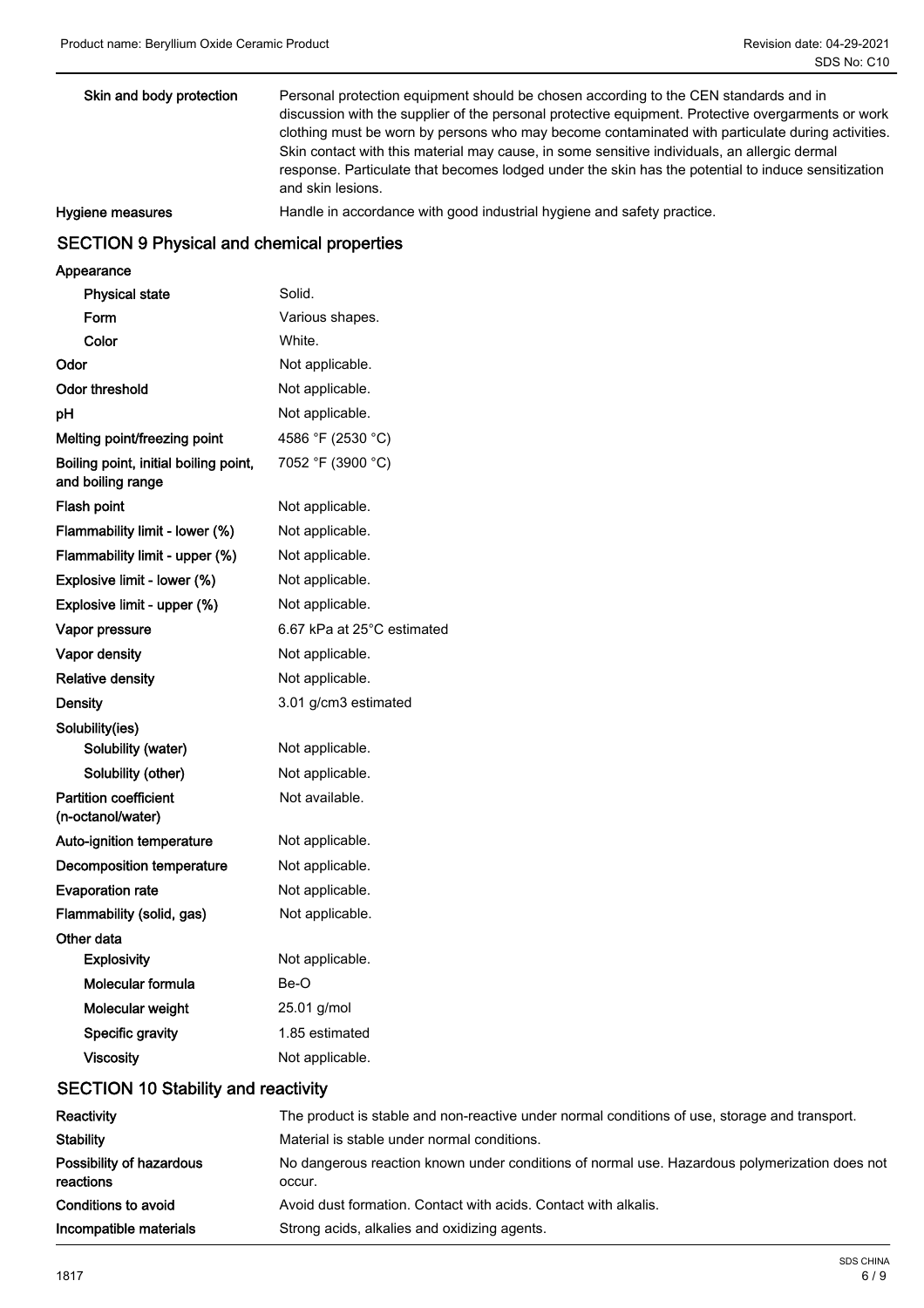## Hazardous decomposition No hazardous decomposition products are known. products

### SECTION 11 Toxicological information

| <b>Acute toxicity</b>                                         | Based on available data, the classification criteria are not met.                                        |                                                                                         |  |
|---------------------------------------------------------------|----------------------------------------------------------------------------------------------------------|-----------------------------------------------------------------------------------------|--|
| Routes of exposure                                            | Inhalation.                                                                                              |                                                                                         |  |
| <b>Symptoms</b>                                               | Respiratory disorder.                                                                                    |                                                                                         |  |
| Skin corrosion/irritation                                     | Not likely, due to the form of the product.                                                              |                                                                                         |  |
| Serious eye damage/eye<br>irritation                          | Not likely, due to the form of the product.                                                              |                                                                                         |  |
| Respiratory or skin sensitization                             |                                                                                                          |                                                                                         |  |
| <b>Respiratory sensitization</b>                              |                                                                                                          | May cause damage to organs (respiratory system) through prolonged or repeated exposure. |  |
| <b>Skin sensitizer</b>                                        | Not a skin sensitizer.                                                                                   |                                                                                         |  |
| Germ cell mutagenicity                                        | Due to lack of data the classification is not possible.                                                  |                                                                                         |  |
| Carcinogenicity                                               | Cancer hazard.                                                                                           |                                                                                         |  |
|                                                               | China OELs for hazardous agents in the workplace: Carcinogen Category                                    |                                                                                         |  |
| BERYLLIUM AND COMPOUNDS, AS BE<br>(CAS 1304-56-9)             |                                                                                                          | Carcinogenic to humans.                                                                 |  |
| IARC Monographs. Overall Evaluation of Carcinogenicity        |                                                                                                          |                                                                                         |  |
| Beryllium Oxide (CAS 1304-56-9)                               |                                                                                                          | 1 Carcinogenic to humans.                                                               |  |
| Toxic to reproduction                                         | Not classified.                                                                                          |                                                                                         |  |
| Specific target organ toxicity<br>following single exposure   | Not classified.                                                                                          |                                                                                         |  |
| Specific target organ toxicity<br>following repeated exposure | May cause damage to organs (respiratory system) through prolonged or repeated exposure by<br>inhalation. |                                                                                         |  |
| Aspiration hazard                                             | Due to lack of data the classification is not possible.                                                  |                                                                                         |  |
| <b>Chronic effects</b>                                        | May cause damage to organs through prolonged or repeated exposure.                                       |                                                                                         |  |
| Other information                                             | Symptoms may be delayed.                                                                                 |                                                                                         |  |
| SECTION 12 Ecological information                             |                                                                                                          |                                                                                         |  |

### $\mathsf{S}$ ו ו $\mathsf{S}$ ו וו $\mathsf{S}$  = cological information

| Ecotoxicity                   | Not available.                                             |
|-------------------------------|------------------------------------------------------------|
| Persistence and degradability | No data is available on the degradability of this product. |
| <b>Bioaccumulation</b>        | Not available.                                             |
| Mobility in soil              | Not available.                                             |
| Other hazardous effects       | Not available.                                             |

### SECTION 13 Disposal considerations

| <b>Residual waste</b>      | Empty containers or liners may retain some product residues. This material and its container must<br>be disposed of in a safe manner (see: Disposal instructions).                                                                        |
|----------------------------|-------------------------------------------------------------------------------------------------------------------------------------------------------------------------------------------------------------------------------------------|
| Contaminated packaging     | Empty containers should be taken to an approved waste handling site for recycling or disposal.<br>Since emptied containers may retain product residue, follow label warnings even after container is<br>emptied.                          |
| Local disposal regulations | Material should be recycled if possible. Disposal recommendations are based on material as<br>supplied. Disposal must be in accordance with current applicable laws and regulations, and<br>material characteristics at time of disposal. |

### SECTION 14 Transport information

### **CNDG**

Not regulated as dangerous goods.

### IATA

Not regulated as dangerous goods.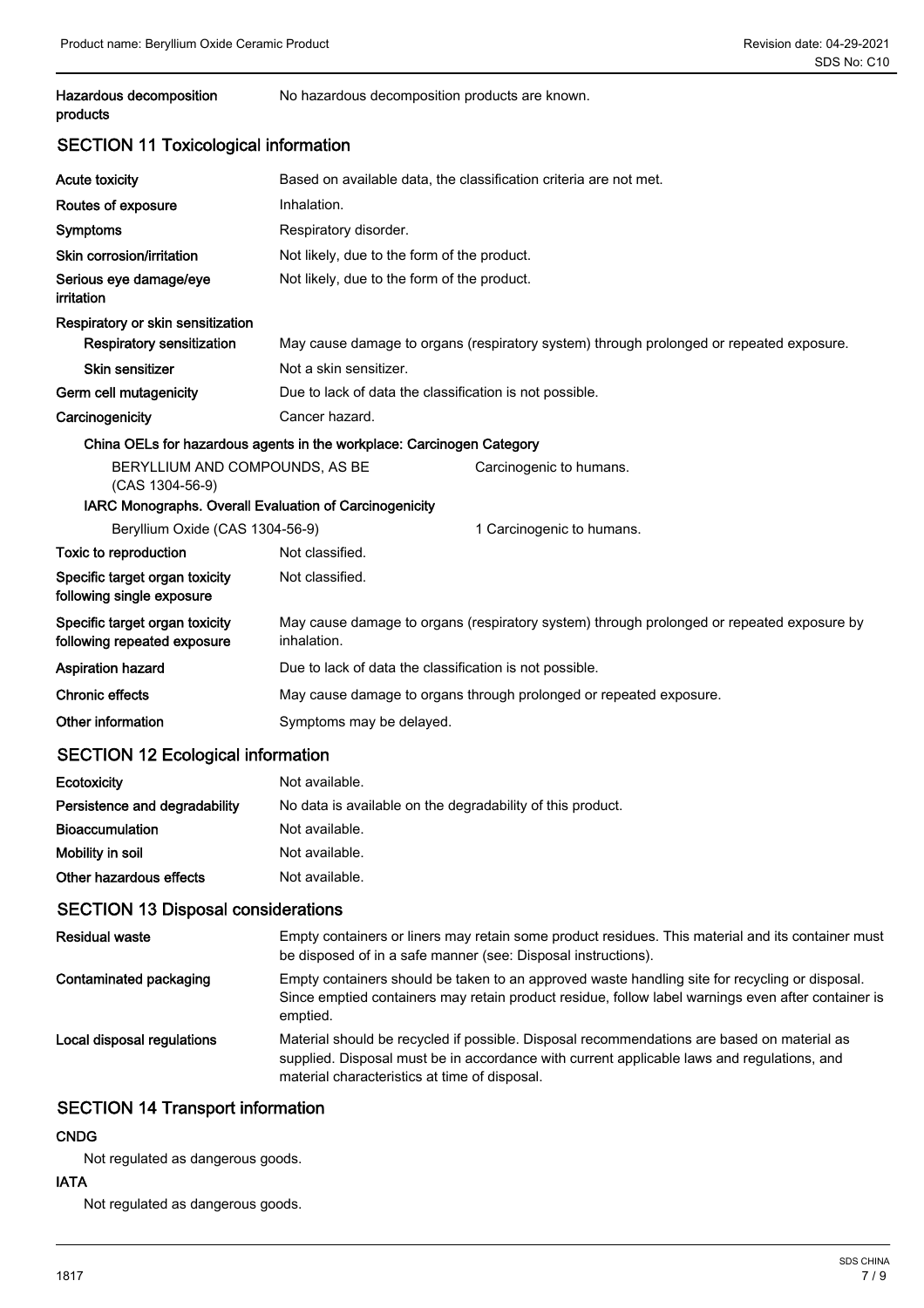### IMDG

Not regulated as dangerous goods.

Transport in bulk according to Not available. Annex II of MARPOL 73/78 and the IBC Code

### SECTION 15 Regulatory information

#### Law of the People's Republic of China on Prevention and Control of Occupational Diseases

#### Classification of occupational disease hazards

BERYLLIUM AND ITS COMPOUNDS (CAS 1304-56-9)

#### Regulations on the Control over Safety of Dangerous Chemicals

#### Catalog of Hazardous Chemicals

beryllium oxide (CAS 1304-56-9)

#### Regulations on Labor Protection in Workplaces Where Toxic Substances Are Used

Directory of Highly Toxic Substances

Beryllium Oxide (CAS 1304-56-9)

### Provision on the Environmental Administration of New Chemical Substances

#### China Inventory of Existing Chemical Substances

| Country(s) or region | Inventory name                                                                                                                         | On inventory (yes/no)* |
|----------------------|----------------------------------------------------------------------------------------------------------------------------------------|------------------------|
| China                | Inventory of Existing Chemical Substances in China                                                                                     | Yes.                   |
|                      | (IECSC)                                                                                                                                |                        |
|                      | *A "Yes" indicates that all components of this product comply with the inventory requirements administered by the governing country(s) |                        |

A "No" indicates that one or more components of the product are not listed or exempt from listing on the inventory administered by the governing country(s).

#### Other regulations

This safety data sheet conforms to the following laws, regulations and standards: Regulations on the Control over Safety of Dangerous Chemicals Regulations on Labor Protection in Workplaces Where Toxic Products Are Used Measures for the Safe Use of Chemicals in Workplaces Safety Data Sheet for Chemical Products - Content and Order of Sections (GB/T 16483-2008) General Rules for Preparation of Precautionary Labels for Chemicals (GB15258-2009 ) Packing Symbol of Dangerous Goods(GB190-2009) Packing - Pictorial Marking for Handling of Goods (GB/T191-2009)

#### China. National Catalogue of Hazardous Wastes

Beryllium Oxide (CAS 1304-56-9)

#### International regulations

#### Stockholm Convention

Not applicable.

Rotterdam Convention

Not applicable.

#### Montreal Protocol

Not applicable.

### Kyoto protocol

Not applicable.

### Basel Convention

Not applicable.

### SECTION 16 Other information

References Not available.